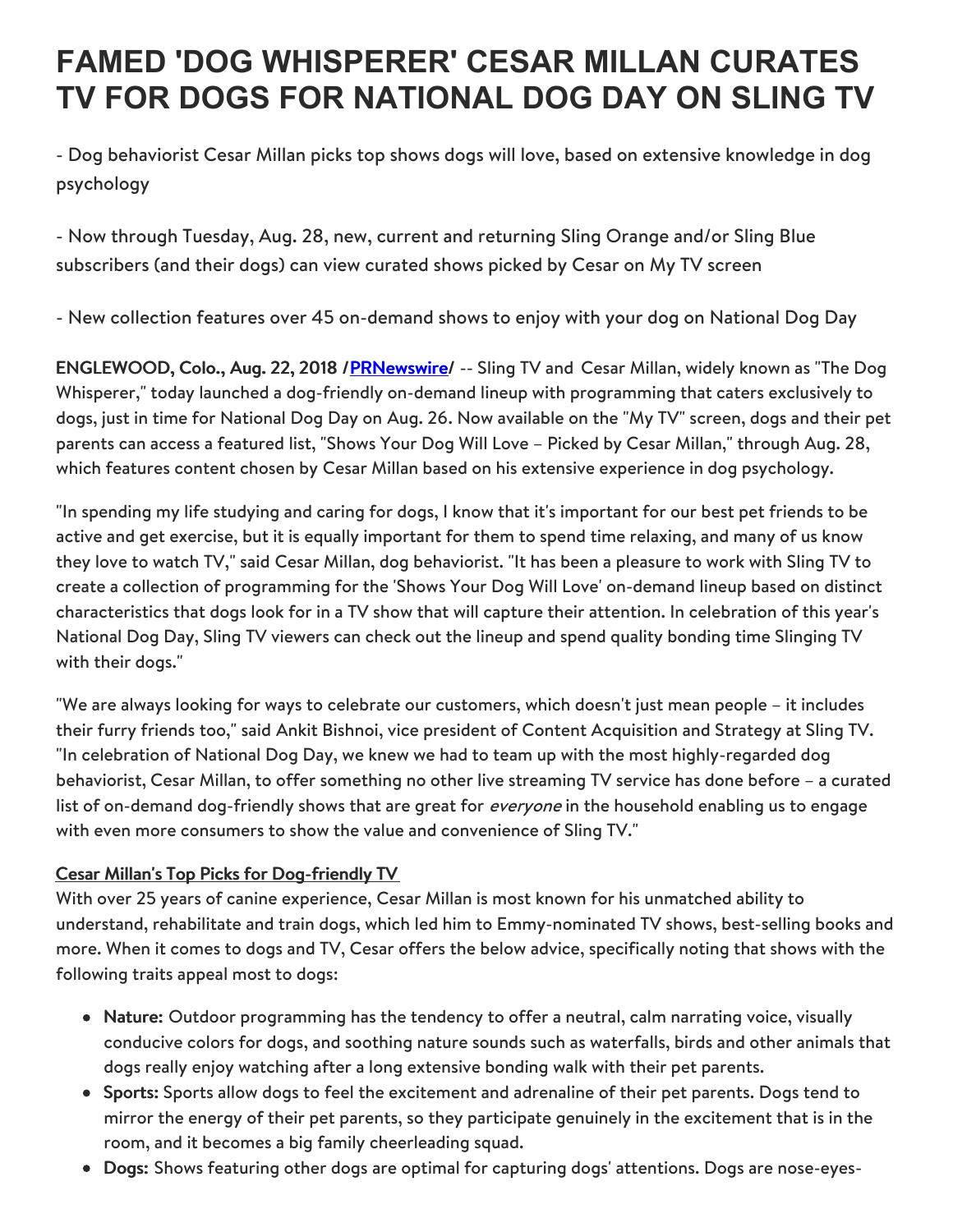ears, but pet parents do not exercise the nose of a dog, so the strongest senses for modern dogs today are eyes and ears (sight and sound). TV becomes interesting and realistic since dogs cannot rationalize the difference between what is on the screen and what is in real life, so dogs on TV become real life playmates.

- Action: Fast-paced action shows or movies can desensitize a dog from loud sounds or sudden movements. Hearing these types of sounds in high-paced, adrenaline filled action shows, in the safe environment of their home with their trusted pet parent, can result in them transferring that calm and safe behavior anytime they hear similar sounds or movements. Because dogs have a great sense of sound, pet parents should remember to be gentle with their dogs and adjust volume accordingly.
- Music: The term "music to my ears" also applies to dogs. Music creates a specific wavelength that can cause calmness, excitement, sadness and other emotions that dogs can experience. Music programming that is soothing and calming to induce relaxation in the home is always an ideal atmosphere to create for dogs. Pet parents can consider taking their dogs for a long walk and then rewarding him or her with a relaxing music show or film.

Based on the above recommended traits from Cesar Millan, Sling TV pet parents can enjoy more than 45 shows and movies in the curated ribbon on My TV, including popular hits like:

- Rocky Mountain Animal Rescue
- Barkfest
- Jurassic World
- X Games
- BRITs Icon: Elton John

For a limited time, current Sling Orange and/or Sling Blue customers as well as returning Sling Orange and/or Sling Blue customers can stream shows their dogs will love from the My TV screen, at no additional cost. New customers can sign up for a 7-day free trial of Sling Orange and/or Sling Blue services to also view Cesar Millan's curated ribbon, at no cost.

For more information on Cesar Millan and his activation with Sling TV, visit the Sling TV [blog.](https://whatson.sling.com/announcements/national-dog-day)

## About Sling TV

Sling TV L.L.C. provides over-the-top television services, including general market, Latino and International live and on-demand programming. Sling TV is America's number one live TV streaming service, based on the number of subscribers publicly reported as of Aug. 3, 2018. It is available on smart televisions, tablets, game consoles, computers, smartphones and other streaming devices. Sling TV offers two domestic streaming services that collectively include more than 150 channels and programming content from Disney/ESPN (Sling Orange/single-stream only), Fox (Sling Blue/multi-stream), NBC (Sling Blue/multi-stream), NFL Network (Sling Blue/multi-stream), NBA TV, NHL Network, Pac-12 Networks, HBO®, SHOWTIME, STARZ, AMC, A&E, Turner, Scripps, GSN, Hallmark, Viacom, EPIX and AXS. On select devices, Sling TV offers returning customers access to free content, à la carte channels and services, plus transactional live events and movies on-demand, without requiring a base subscription. Additionally, Sling TV offers a suite of standalone and add-on Spanish-language services and packages tailored to English-dominant, bilingual and Spanish-dominant U.S. households. Sling TV also provides more than 300 channels in 22 languages across multiple devices to U.S. households. Visit <https://www.sling.com/>.